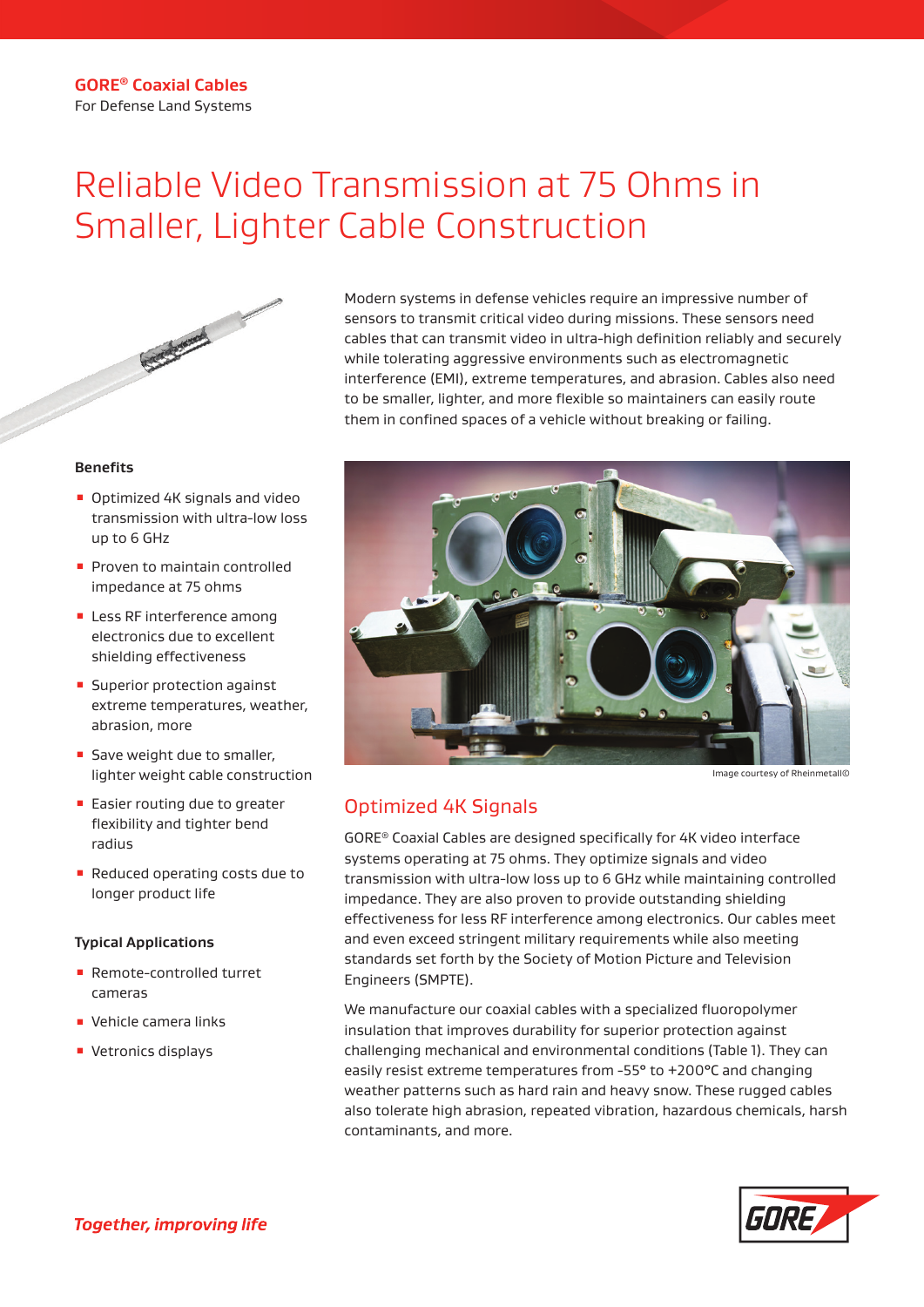## GORE® Coaxial Cables For Defense Land Systems

#### **Standards Compliance**

- EN 3475-503: Test Methods for Scrape Abrasion
- EN4604-003: Cable Characteristics for Signal Transmission
- FAR Part 25, Appendix F, Part I: Flammability
- **· MIL-C-17G: Cables, Radio** Frequency, Flexible and Semi-Rigid
- **B** SMPTE 292M: Bit-Serial Digital Interface for High Definition Television (HDTV)
- **B** SMPTE 424M: 3 Gb/s Signal/Data Serial Interface for HDTV
- $\blacksquare$  SMPTE 2081-1: 6 Gb/s Signal/ Data Serial Interface for HDTV
- **SMPTE 2082-1: 12 Gb/s Signal/** Data Serial Interface for HDTV

#### **Table 1: Cable Properties**

## Electrical

| <b>Property</b>                                                           | Value        |
|---------------------------------------------------------------------------|--------------|
| Standard Impedance Ohms                                                   | $75 \pm 2$   |
| Maximum Frequency GHz                                                     | 6            |
| Typical Operating Voltage V                                               | < 420        |
| Nominal Velocity of Propagation %                                         | 83           |
| Nominal Time Delay ns/m (ns/ft)                                           | 4(1.26)      |
| Capacitance pF/m (pF/ft)                                                  | 53.2 (16.2)  |
| Shielding Effectiveness dB through 2 MHz                                  | >100         |
| Nominal Dielectric Constant                                               | 1.4          |
| Typical Attenuation <sup>a</sup> dB/30 m (100 ft)<br>at 3 GHz<br>at 6 GHz | 17.6<br>31.4 |

## Mechanical / Environmental

| <b>Property</b>                | Value                    |
|--------------------------------|--------------------------|
| Jacket Material                | Engineered Fluoropolymer |
| Jacket Color                   | White (Laser Markable)   |
| <b>Braid Shielding</b>         | Silver-Plated Copper     |
| Dielectric Material            | <b>Expanded PTFE</b>     |
| <b>Conductor Plating</b>       | Silver-Plated Copper     |
| Operating Temperature Range °C | $-55$ to $+200$          |

a. Attenuation values are based on the maximum recommended use length.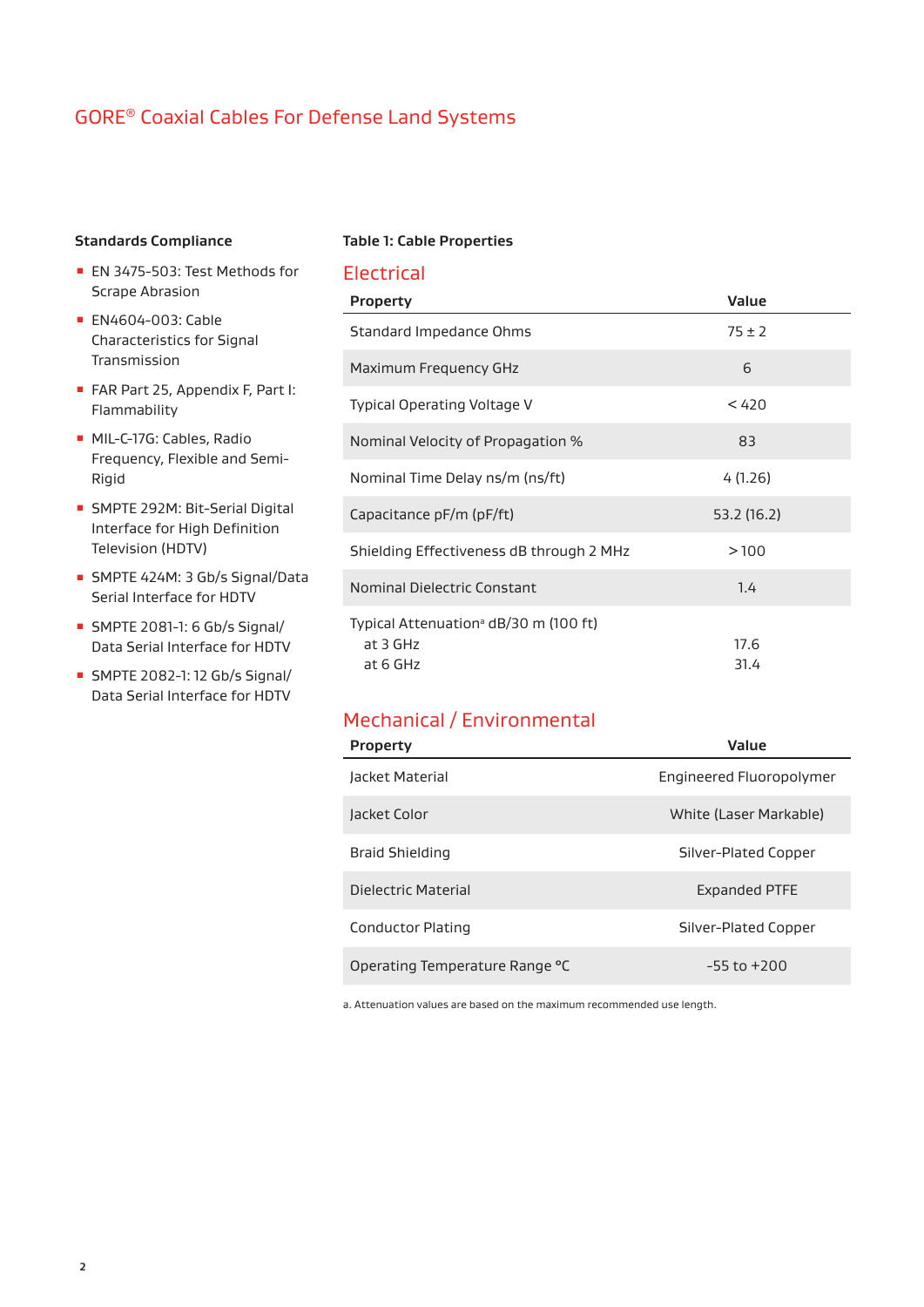# Significant Weight Savings

GORE® Coaxial Cables significantly reduce size and weight without jeopardizing mechanical strength and electrical reliability than standard legacy RG coaxial cables available in the defense market (Figure 1). Our cables are also easier to install in vehicles with overcrowded areas because of the smaller diameter that increases flexibility with a tighter bend radius.

With complete mechanical and electrical reliability, GORE® Coaxial Cables save weight and reduce operating costs making them an ideal replacement for legacy RG coaxial cables.



## **Figure 1: Small, Lightweight Construction**

## **Table 2: Cable Characteristics**

| Gore<br><b>Part Number</b> | AWG Size<br>(Stranding) | Maximum<br><b>Outer Diameter</b><br>$mm$ (in) | Minimum<br><b>Bend Radius</b><br>mm (in) | <b>Nominal Weight</b><br>ka/km<br>$(lb/1000 \text{ ft})$ | Legacy RG<br><b>Coaxial Cable</b><br>Replacement |
|----------------------------|-------------------------|-----------------------------------------------|------------------------------------------|----------------------------------------------------------|--------------------------------------------------|
| CXN3671                    | 22 (19/34)              | 4.85(0.19)                                    | 30.5(1.2)                                | 138.2(28.3)                                              | 6, 59, 302                                       |

## Ordering Information

GORE® Coaxial Cables are available in a standard size (Table 2). Visit **[gore.com/cable-distributors](http://gore.com/cable-distributors)** for the list of distributors. For more information or to discuss specific characteristic limits and application needs, please contact a Gore representative.